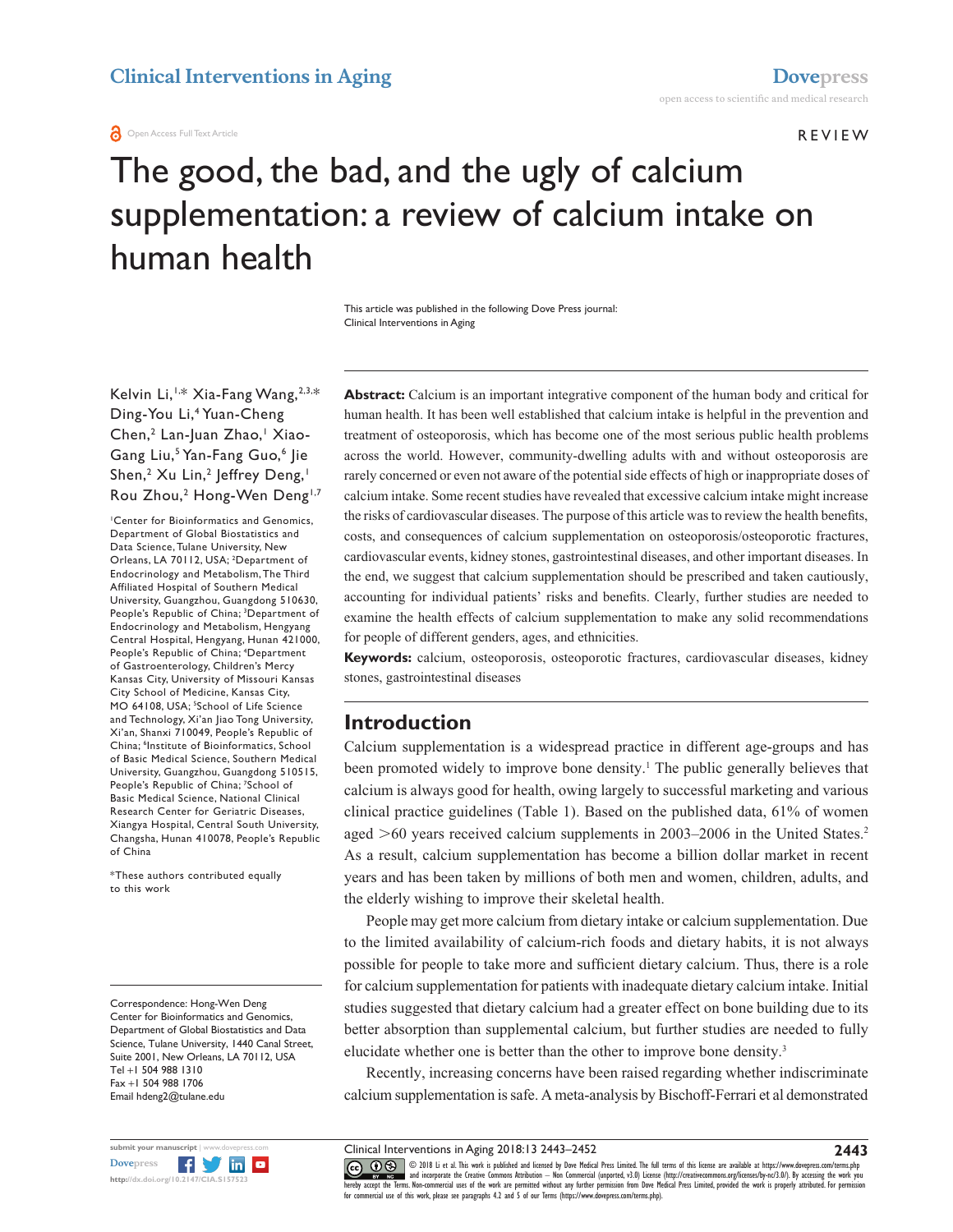| <b>Source</b>                             | Year published | <b>Populations</b>      | <b>Recommended intake</b> | <b>References</b> |
|-------------------------------------------|----------------|-------------------------|---------------------------|-------------------|
|                                           |                |                         | (mg/day)                  |                   |
| <b>UK National Osteoporosis</b>           | 2017           | Postmenopausal women    | 700-1.200                 | 68                |
| Guideline Group                           |                | Old people              |                           |                   |
| Osteoporosis New Zealand                  | 2017           | <b>Adults</b>           | 500                       | 69                |
| National Osteoporosis Foundation          | 2014           | Men (aged 50-70 years)  | 1.000                     | 56                |
|                                           |                | Women aged $>51$ years  | 1.200                     |                   |
|                                           |                | Men aged $>71$ years    | 1.200                     |                   |
| None                                      | 2012           | Adults                  | 700-800                   | 70                |
| None                                      | 2012           | Adults                  | 1.200                     | 71                |
| Chinese Society of Osteoporosis           | 2011           | <b>Adults</b>           | 800                       | 72                |
| and Bone Mineral Research                 |                | Postmenopausal women    | 1,000                     |                   |
|                                           |                | Old people              | 1.000                     |                   |
| <b>Best Practice Guidelines Committee</b> | 2010           | People aged $>50$ years | 1.000                     | 73                |

**Table 1** Calcium intake clinical practice guidelines for osteoporosis in different populations

an increased hip fracture risk with calcium supplementation.4 A recent meta-analysis of randomized clinical trials showed that calcium supplementation was not associated with a low risk of fractures among community-dwelling older adults.<sup>5</sup> There has been a concern for a significant increase in the risk of cardiovascular diseases with high supplemental calcium intake in men. $6-8$ 

Given the emerging dilemma regarding calcium supplementation, the present article reviews discusses the potential benefits and side effects of calcium supplementation on health and diseases such as osteoporosis/osteoporotic fractures, cardiovascular events, kidney stones, gastrointestinal diseases, and others.

# **The basics: the role of calcium**

It is well established that calcium is an extremely important and integrative component of human body, with 99% of the body's calcium being contained within the skeleton.<sup>9</sup> Plasma calcium homeostasis plays a vital role in maintaining human life activities, such as maintenance of the skeleton, regulation of hormonal secretion, transmission of nerve impulses, and vascular activities.10–12 As shown in Figure 1, dietary calcium is absorbed mainly in the small intestine. Through circulation, it is mostly deposited into bones. Excessive or unabsorbed calcium is excreted in urine and feces.10 The homeostasis of calcium is mainly maintained by both parathyroid hormone (PTH) and calcitonin.<sup>13</sup> When serum calcium level drops, PTH promotes calcium releases from the bones and stimulates reabsorption of calcium by the kidney tubules. In addition, PTH indirectly increases calcium absorption in the intestine via calcitriol, which is produced by the kidney and is the hormonal form of vitamin D. On the other hand, when serum calcium level rises, calcitonin would suppress calcium

release from the bones<sup>10</sup> and reduce calcium reabsorption by the kidney tubules.<sup>14</sup>

# **Potential beneficial effects of calcium supplementation Osteoporosis**

As calcium is one of the constituents of bone, the majority of researches considered that high calcium intake may result in higher bone density.<sup>1</sup> According to the current status of our knowledge and understanding, improving accrual of peak bone mass and slowing the loss of bone after reaching the peak are two key factors in the prevention of osteoporosis. Moreover, bone mass grows most quickly during adolescence;<sup>15</sup> thus, the prevention of osteoporosis should ideally start from this time.<sup>16</sup> Importantly, calcium supplementation, together with vitamin D supplementation, is supported by the accumulating evidence for patients at high risk of calcium and vitamin D insufficiency and for those who receive treatment for osteoporosis.<sup>17</sup>

Interestingly, some studies illustrated that calcium supplementation played a protective role for bone health, improving bone mass density (BMD) and decreasing morbidity of osteoporosis and osteoporotic fractures in different genders and age-groups.<sup>18</sup> For children or adults, best evidence (grade A) is available for positive effects of calcium intake on the prevention of osteoporosis according to the National Osteoporosis Foundation (NOF).<sup>16</sup> In addition, the administration of calcium was also shown to stave off fracture.19 Radford et al investigated the effects of calcium on fracture incidence and BMD after calcium supplement discontinuation; they concluded that the fractures in forearm and vertebrae were significantly decreased, but the positive benefits on BMD observed in the original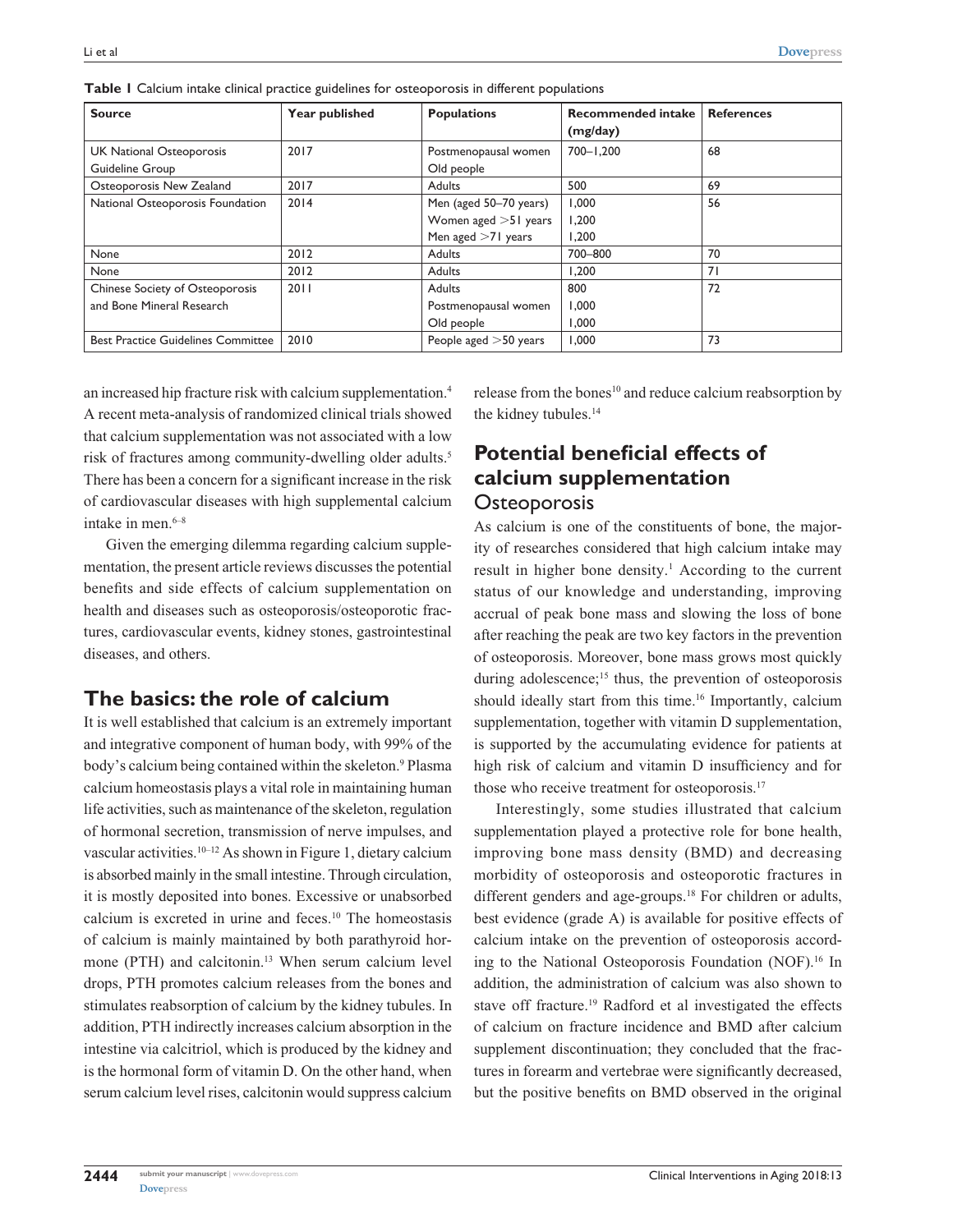

**Figure 1** Schema of calcium metabolism and homeostasis in human body.

**Notes:** Dietary calcium is absorbed mainly in the small intestine and mostly deposited into bones. Excessive or unabsorbed calcium is excreted in urine and feces. Plasma calcium level is mainly maintained by both PTH and calcitonin. When serum calcium level drops, PTH promotes calcium releases from the bones and stimulates reabsorption of calcium by the kidney tubules. In addition, PTH indirectly increases calcium absorption in the intestine via calcitriol. On the other hand, when serum calcium level rises, calcitonin would suppress calcium release from the bones and reduce calcium reabsorption by the kidney tubules. **Abbreviation:** PTH, parathyroid hormone.

trial did not persist when the calcium supplementation was discontinued.19 Taking all the evidence into account, these studies all suggested that calcium supplementation, either in the form of calcium supplements or dietary calcium, played a positive role in people of different ages and genders, even though those results were obtained from studies of different sample sizes.

#### Postmenopausal women

A randomized, double-blind, placebo-controlled study performed on 1,471 postmenopausal women with 5-year follow-up, receiving either 1,000 mg/d calcium supplements or identical placebo, showed that calcium supplements could decrease bone loss.20 One meta-analysis, which included 29 randomized trials with men and women aged  $>50$  years (including menopausal women), indicated that adequate calcium intake with/without vitamin D is associated with a reduced risk of fractures of any type (the RR =0.88, 95%  $CI = 0.83 - 0.95$  as well as provided a modest benefit on reducing the rate of bone loss, with 0.54% reduction of bone loss in the hip and 1.19% reduction of bone loss in the spine. In addition, there was a 24% risk reduction in osteoporotic fractures in people with high compliance rate for calcium supplementation. Furthermore, this study also suggested that a minimum dose of 1,200 mg/d calcium with 800 IU/d vitamin D was the best treatment for osteoporosis.<sup>21</sup> Most studies involving postmenopausal women did not conduct data stratification to address whether calcium supplementation had similar or different effects in those women with or without osteoporosis. A Spanish study demonstrated a high prevalence of low calcium intake and vitamin D deficiency in postmenopausal women with osteoporosis.<sup>22</sup> Further studies are needed to determine whether higher dose of calcium supplementation would be beneficial in this patient population. In one study performed exclusively in the postmenopausal women with no history of osteoporosis, 187 women aged >65 years were enrolled in a descriptive cross-sectional trial, revealing that adequate calcium intake along with proper exercise can effectively prevent osteoporosis.23 The recommended dosage of calcium supplementation for postmenopausal women with or without osteoporosis has been supported by the results of some large studies; 36,282 postmenopausal women were randomized into various groups with 1,000 mg/d calcium and vitamin D or placebo and followed for 7 years in the largest study, suggesting that hip bone density was improved with calcium supplements.<sup>24</sup>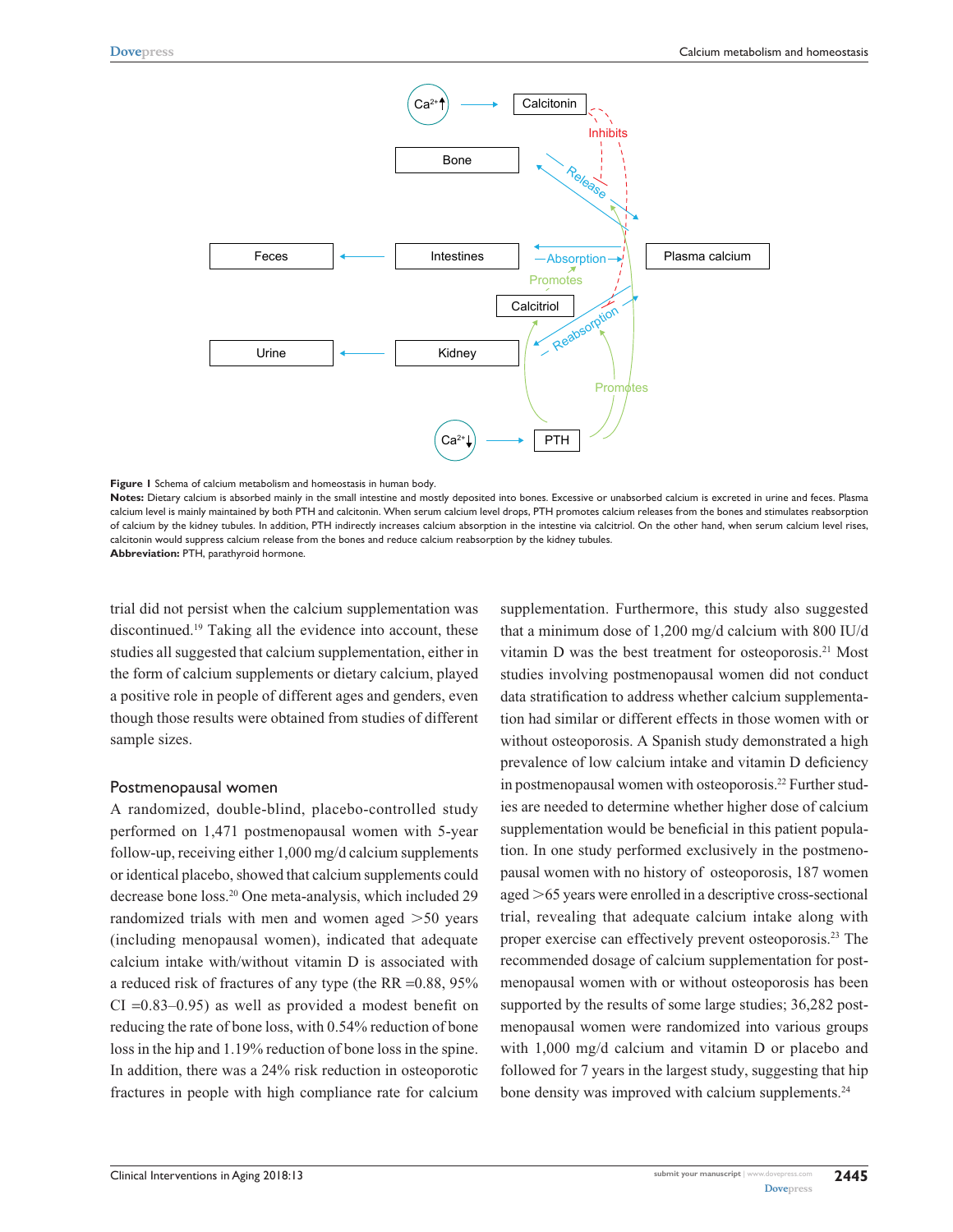#### Premenopausal women

The current evidence is not sufficient to recommend calcium supplementation for the primary prevention of fractures in community-dwelling, asymptomatic premenopausal women.25 However, for those with a history of osteoporotic fractures, a diagnosis of osteoporosis, vitamin D deficiency, or a high risk for osteoporosis (eg, primary ovarian insufficiency), calcium supplementation may be considered.<sup>26,27</sup>

#### Pregnant and lactating women

There is still a lack of clinical data to recommend calcium supplementation in pregnant or lactating women for the skeletal health of fetus and mother. A Cochrane database systemic review found that calcium supplementation during pregnancy did not have any clear additional benefits in the prevention of preterm birth or low infant birthweight.<sup>28</sup> However, in pregnant and lactating women with low calcium intakes, calcium supplementation may be considered.<sup>29</sup> Interestingly, in a study in pregnancy women in Gambia, West Africa, with low calcium intakes, calcium supplement resulted in significantly lower bone mineral content, bone area, and BMD at the hip throughout 12-month lactation. The women also had greater decreases in bone mineral during lactation at the lumbar spine and distal radius and had biochemical changes consistent with greater bone mineral mobilization.30

#### Men

Although the evidence for preventing osteoporosis and improving BMD has been mostly generated in studies of postmenopausal women, a study back in 2008 compared the effects of two dosages of calcium citrate (600 mg/d, 1,200 mg/d, or placebo) on BMD in healthy men. The double-blind, randomized controlled trial performed on 323 healthy men aged  $>40$  years for a 2-year period revealed that the 1,200 mg/d group showed increased BMD; however, it needs to be noted that urine calcium tended to increase by 57% correspondingly.31 In one study recently performed in Korean subjects, including 5,955 men, 1,256 premenopausal women and 4,494 postmenopausal women, it was revealed that increasing dietary calcium intake significantly improved BMD in both men and women.<sup>32</sup>

#### Children

In a study conducted in rural Gambian children accustomed to a low-calcium diet, calcium supplementation resulted in higher bone mineral content and BMD.<sup>33</sup> For healthy children, there has been no recommendation for routine calcium supplementation. In clinical practice, children with a high risk of osteoporosis (eg, celiac disease, inflammatory bowel disease, or congenital bone disorder) or low calcium intake may benefit from calcium supplementation.

### Cardiovascular disease

There is evidence suggesting that cardiovascular disease might be protected by calcium supplementation. A prospective cohort study conducted among an elderly Chinese population indicated that dietary calcium intake (mean =600 mg/d) could reduce the risk of death from all causes and cardiovascular diseases.34 Despite the limitations (a self-administered questionnaire was used), its results added to the body of evidence that calcium supplementation decreases the mortality risk of cardiovascular diseases. Another prospective cohort study in Europe indicated that a daily administration of a mean of 820 mg dietary calcium has an effect of up to a 30% decrease in the risk of myocardial infarction.<sup>35</sup> Similarly, in a prospective cohort study performed exclusively in  $>$ 34,000 postmenopausal women, both the high intake of dietary and supplemental calcium were associated with a decrease in the mortality of ischemic heart disease.<sup>36</sup> It was even observed that adverse cardiovascular effects were stopped after calcium supplements discontinued.19 Findings of these studies are likely to suggest that positive effects between calcium and cardiovascular diseases exist and that there is generally favorable evidence to imply that calcium influences cardiovascular disease occurrence. Calcium may slightly adjust lipid profiles and reduce blood pressure and – more importantly – the risk of developing hypertension. $37,38$ In prospective studies, the risks for developing hypertension were reduced with calcium supplements in men and women.39,40 In addition, preeclampsia is characterized by hypertension and would lead to perinatal morbidity and mortality of both mothers and infants.41 In 2013, the World Health Organization published a strong recommendation that pregnant women should take calcium supplements to prevent preeclampsia.42 A randomized controlled trial in women suggested that calcium supplementation  $>1,000$  mg/d is associated with a significant reduction in the risk of preeclampsia.43

### Gastrointestinal disease

The effect of dietary calcium intake on the colorectal cancer and a comparison with the effect of higher and lower level of dietary calcium have been investigated by Galas et al.<sup>44</sup> They concluded that an increase of 100 mg dietary calcium intake per day lowered by 5% the risk of colorectal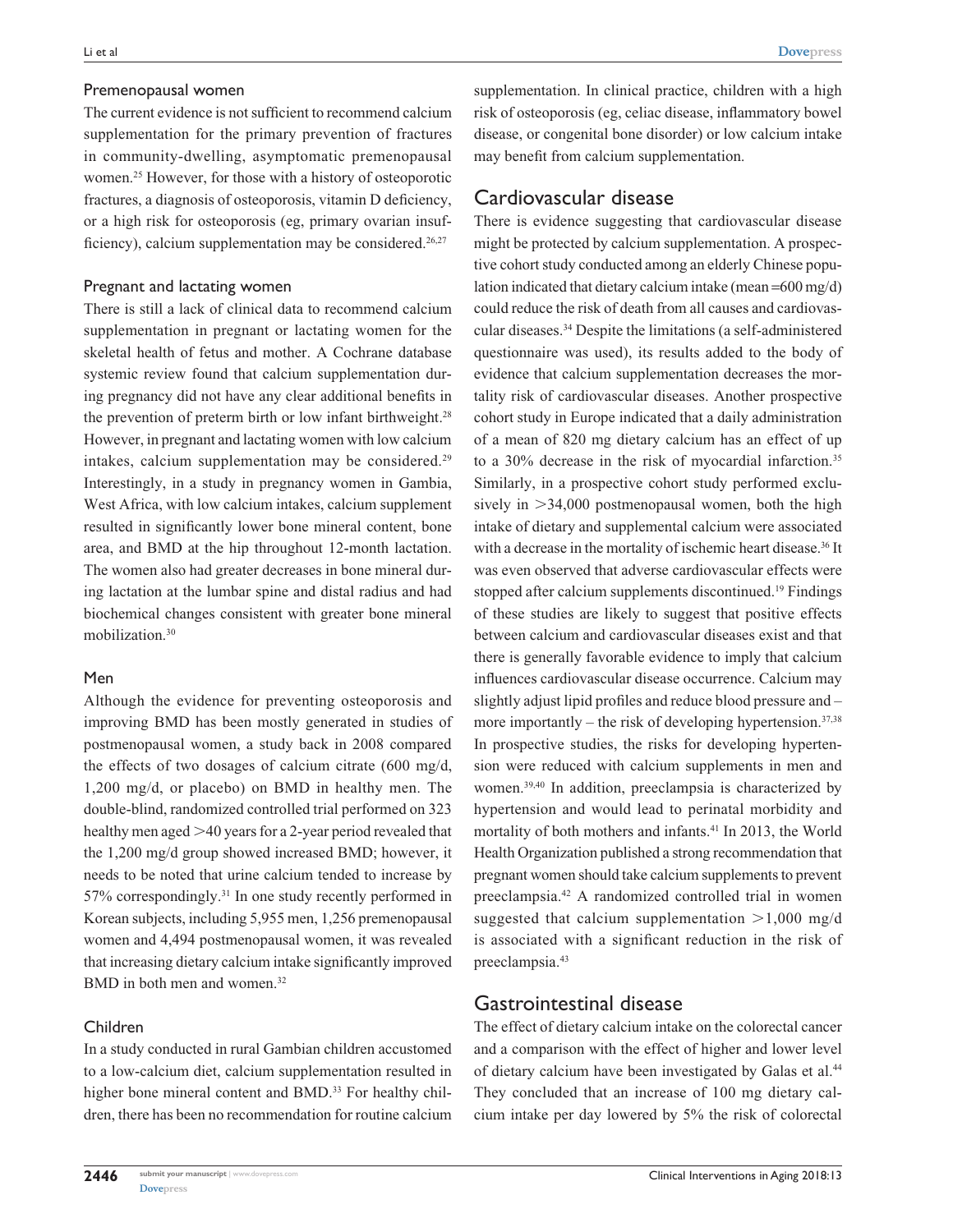cancer (OR =  $0.95$ ,  $95\%$  CI =  $0.92-0.99$ ), and an increase of 1,000 mg/d dietary calcium consumption decreased incidence by 37% of colorectal cancer and the risk of colon cancer by 50%. Simultaneously, dietary calcium  $>1,000$  mg/d decreased 46% incidence of colon cancer by 46% and the risk of colorectal cancer by 30%.<sup>44</sup> A prospective cohort study revealed that the greatest benefits were observed with subjects who had highest dietary calcium intake (median =914 mg/d) compared with subjects who had lowest calcium intakes at a median level of 486 mg/day.45

A similar effect was observed with calcium supplement. A randomized, double-blind trial performed on people with a history of colorectal adenomas, receiving either 1,200 mg/d elemental calcium or placebo, revealed a significant reduction in the risk of recurrent colorectal adenomas with calcium supplementation.<sup>46</sup> The explanation behind those findings is the ability of calcium to combine with bile acids in the intestines, reducing the rectal epithelial proliferation rate.<sup>47</sup> Most of the risk reduction benefit was achieved by calcium intake of at least 900 mg/day. Lower calcium intake was reported to increase the risk of colorectal cancer in Korean individuals with the CC genotype of the *CASR* gene in the single nuclear polymorphism of rs2270916, compared with those in higher calcium intake with the TT genotype  $(OR = 2.11, 95\% \text{ CI} = 1.27 - 3.51).$ <sup>48</sup>

#### Kidney stone

Kidney stones are a common disease of the urinary system and are partially formed by calcium phosphate and calcium oxalate. Taylor and Curhan reported a relationship between calcium intake and urinary oxalate levels in a cross-sectional study. They concluded that high intake of dietary calcium or supplemental calcium  $(>500 \text{ mg/d})$  could lower urinary oxalate levels, subsequently decreasing the risk of kidney stones formation.49 Interestingly, a 12-year prospective study of 91,731 women without a history of kidney stones with 12-year follow-up suggested that high dietary calcium could reduce the risk of kidney stones, whereas the risk would be increased in women with high supplemental calcium.<sup>50</sup> The mechanism of the different results caused by different types of calcium on kidney stones has not been definitively determined, but it is likely that dietary calcium decreases the absorption of oxalate and is probably associated with the timing of calcium ingestion relative to the amount of oxalate consumed. Consequently, it is reasonable to speculate that the effect of supplemental calcium on kidney stone risk depends on whether supplements are received with or between meals.

Aside from its beneficial roles on people, calcium is also used in the management of hypoparathyroidism and osteomalacia. Calcium supplements are considered a standard treatment for hypocalcemia associated with postsurgical hypoparathyroidism and achieves better clinical results.<sup>51</sup>

# **Potential adverse effects of calcium supplementation**

Despite the abovementioned studies providing powerful evidence for beneficial health-related effects of taking calcium, some recent evidence has implied that calcium supplementation might increase the risk for cardiovascular diseases and malignancy. What is more notable about these adverse effects is that, under the recommended dosage, calcium would produce some unwelcome reactions; therefore, a more detailed consideration of the safety and health benefits of calcium supplementation would be warranted. A number of adverse events are possibly influenced by calcium supplementation; these include myocardial infarction, constipation, colorectal neoplasms, and kidney stone. For example, in the Kuopio Osteoporosis Study, where 10,555 women were followed for 7 years, the HR for coronary heart disease in those who were taking calcium was  $1.24$  compared with nonusers.<sup>52</sup> Thus, a doubt was for the first time raised in the beneficial effects of calcium supplementation on bone due to its adverse cardiovascular effects by this randomized control study. Moreover, a total of 1,460 postmenopausal women were randomized to taking calcium or a placebo and followed over 5 years, and the HR was found to be 1.12 for incident ischemic heart disease (95% CI =  $0.77-1.64$ ).<sup>53</sup> These surprising findings from the large related studies provide a stimulus for evaluating the effects of calcium on some disease events in other trials, which we describe below.

### **Osteoporosis**

Although most studies indicate that calcium supplementation has a beneficial effect on osteoporosis and fractures, this statement is not confirmed by some other researches. Warensjö et al found that dietary calcium intake  $\leq$ 751 mg/d raised the risk of osteoporosis-related fractures and osteoporosis; meanwhile, intake  $>1,137$  mg/d would increase the risk of hip fractures in women.<sup>54</sup> A meta-analysis with seven cohorts totaling 170,991 women reported that calcium supplementation does not reduce the risk of hip fractures, and on the contrary, an increase in risk is possible.<sup>4</sup> From these studies, the benefits of calcium supplementation become unclear, and there may be a therapeutic window where the greatest benefits on skeletal health are gained. Further research is needed to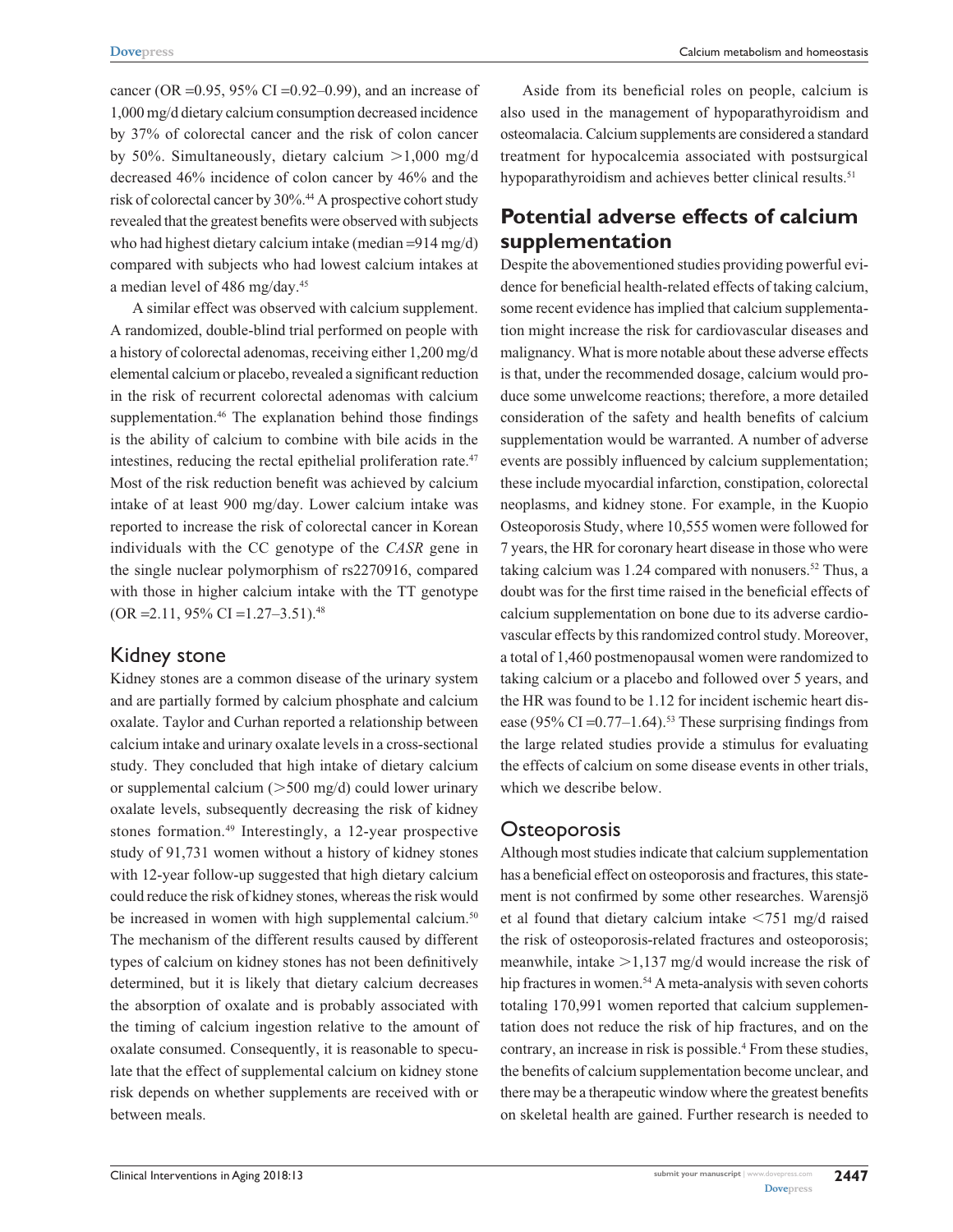clarify this, with respect to dietary intake, ethnicity, race, age, and gender.

### Cardiovascular diseases

The side effects of calcium have long been focused on cardiovascular diseases as the principal concern. Cardiovascular diseases, especially myocardial infarction and myocardial ischemia, are among the leading causes of death around the world. It is estimated by a meta-analysis (including eleven randomized controlled trials) that calcium supplements have up to 30% increase risk for myocardial infarction.<sup>55</sup> It was noteworthy that men or women aged  $>50$  years were recommended to take  $\geq 1,000$  mg/d calcium according to the guidelines;<sup>56</sup> however, the risk of cardiovascular diseases appears to be particularly increased when those doses are actually used. A prospective study found that supplemental calcium intake of  $>1,000$  mg/d may raise the risk of death from cardiovascular diseases among men, but not among women.<sup>6</sup> A randomized, placebo controlled trial performed on a population of 1,471 postmenopausal healthy women, with a follow-up that lasting 5 years, revealed that 1,000 mg/d elemental calcium supplements increased the incidence of cardiovascular events.57 In addition, a prospective observational study suggested that the use of calcium supplements in a long term would raise the risk of hospitalization in patients with chronic heart failure; for patients with diabetes, that risk was doubled.58 It is a remarkable fact that the effects of cardiovascular diseases between dietary and supplements of calcium lead to disparate results. A study indicated that the risk of myocardial infarction remarkably increased by taking calcium supplements compared with nonusers of any supplements (HR = 1.86, 95% CI = 1.17–2.96).<sup>35</sup> The finding of an adverse trend in cardiovascular diseases with calcium supplementation is not necessarily surprising, as calcium supplements potentially contribute to elevated serum calcium levels and possibly accelerated cardiovascular calcification in the long run,<sup>59</sup> which is predictive of cardiovascular event rates.<sup>60</sup> Because of the high incidence of cardiovascular disease, any effects of calcium supplements on vascular health could be as important in terms of their effects on morbidity and mortality as their effects on osteoporosis or bone health.61 As these adverse effects are confirmed, a comprehensive reappraisal of taking calcium supplements may be required.

# Gastrointestinal diseases

The second major safety concern with respect to calcium has been gastrointestinal diseases. The conclusion regarding the effects of calcium supplements on the gastrointestinal diseases is not totally consistent. Calcium supplements may increase the incidence of constipation, severe diarrhea, and abdominal pain.<sup>1,62</sup> It highlights that calcium carbonate is more often associated with gastrointestinal side effects, including constipation, flatulence, and bloating.18 Of the 92,000 adverse events recorded, the occurrence of constipation was increased with calcium carbonate treatment (1,200 mg/d) in a 5-year, double-blind, placebo-controlled study.53 Moreover, some studies demonstrated a negative correlation between the intake of calcium and colorectal adenoma. A meta-analysis of 24 studies exploring the relationship between calcium supplementation and colorectal adenoma implied that the pooled RR was 1.13 for the occurrence of colorectal adenoma  $(95\% \text{ CI} = 0.91 - 1.39)$ .<sup>63</sup> As stated previously, these findings are inconsistent as other research has shown reduction in the risk of colorectal cancer with calcium supplements.

### Kidney stone

The third major concern regarding the safety of calcium has been the occurrence of kidney stones. Despite that calcium has positive effects on kidney stones by some researches, the literature is not consistent regarding the relationship between calcium and kidney stone formation. It was found that the abnormality of urinary supersaturation is one of the main factors for the formation of kidney stones.<sup>64</sup> Specifically, levels of supersaturation above 1 can easily result in crystal deposits and growth and are considered a high-risk factor in kidney stone formation. The formation of urinary calcium oxalate stones is probably related to abnormal oxalate metabolism.<sup>52</sup> Of note, people lacking adequate calcium intake should carefully consider the intake of oxalate-rich foods, such as spinach, chocolates, and teas.<sup>53</sup> While studies indicate the potential beneficial effects of dietary calcium intake on the reduction of the risk of kidney stones, individuals who consumed any amount of supplemental calcium had an increased risk for kidney stones compared with individuals who did not consume supplemental calcium.<sup>50</sup> A study performed in 53 postmenopausal women with 1,000 mg/d calcium (with 400 IU/d vitamin D) for 1 year showed a weak relationship with kidney stones formation; only one patient with urinary calculi was proved by ultrasonography. However, the small sample size and short clinical trial duration may contribute to lack of significant findings in this study.<sup>65</sup> Nonetheless, a study conducted in 2006, including 36,282 postmenopausal women aged 50–70 years followed up for an average of 7 years, receiving either 1,000 mg/d elemental calcium or placebo, found a 17% increased risk of developing kidney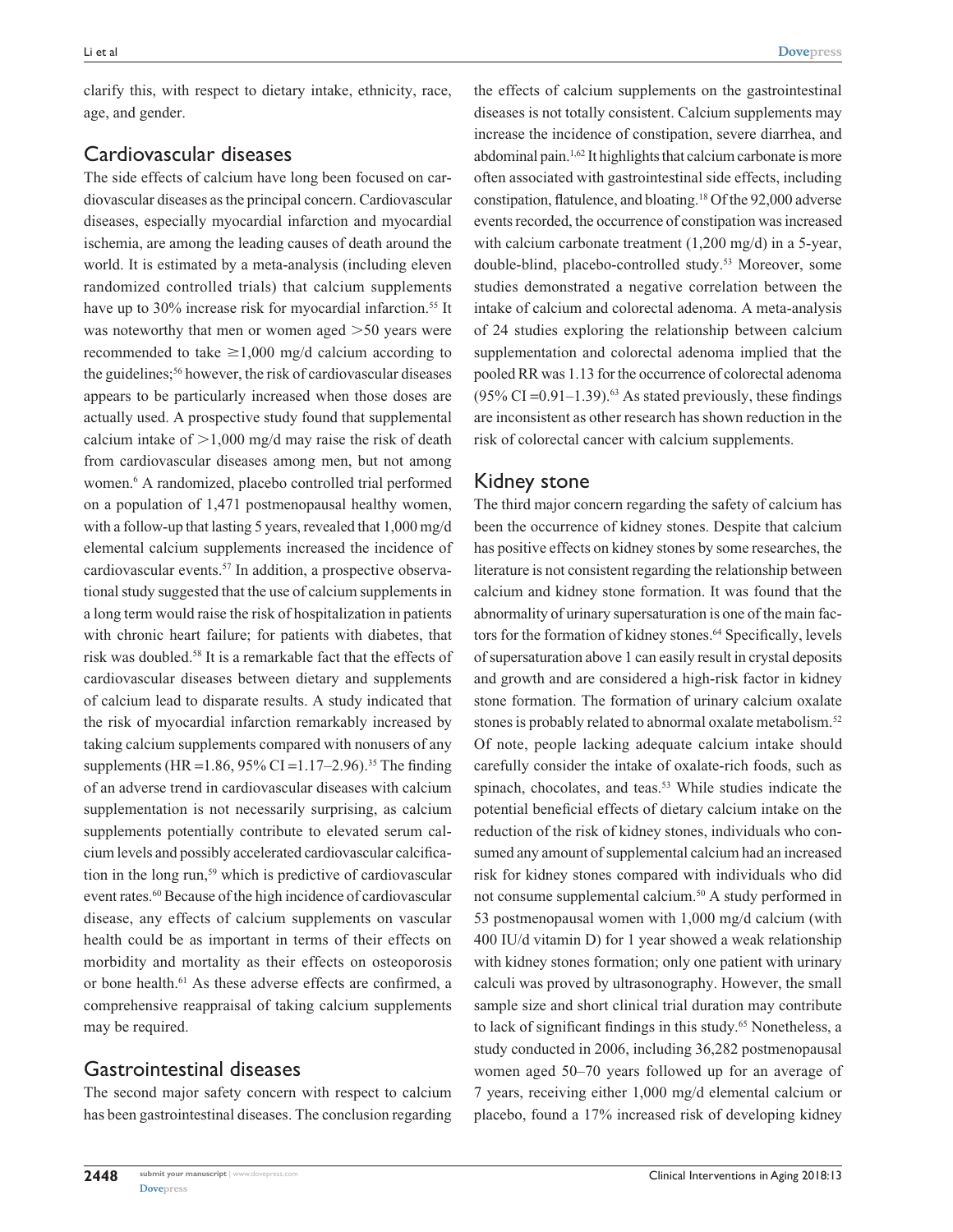stones, with 449 women reporting kidney stones in the calcium with vitamin D group vs 381 women in the placebo group.24 Normally, stone formation in a normal kidney is relatively rare and is probably due to a combination of factors, such as health condition, urinary acidity, dietary habit, and variation in intake of calcium supplements (calcium oxalate, calcium citrate, and calcium carbonates). Dietary calcium is more beneficial for health in the aspect of kidney stone development.<sup>66</sup>

### Other diseases

In addition, adverse effects of calcium on other diseases such as age-related macular degeneration (AMD) and metabolic syndrome were reported. A recent cross-sectional study found that  $>800$  mg/d of calcium consumption in people aged  $>67$  years may increase the risk of AMD compared with those who do not take calcium (OR =2.63, 95% CI = $1.52-4.54$ .<sup>67</sup> A study in Korea found that men taking dietary calcium  $>1,200$  mg/d had increased the prevalence of metabolic syndrome compared with those taking  $\leq 1,200$  mg/d, but no similar correlation was found in women.32

For ease of reference, we summarized the above most salient points for the benefits and adverse effects in Table 2.

# **Conclusion**

The issue of safety in people receiving calcium has long been a matter of debate. There is an abundance of data for beneficial effects and side effects in the literature on the role of calcium. All taken together, it is important to balance the advantages and disadvantages of calcium supplementation on human health. Based the literature, calcium supplementation is a double-edged sword in promoting bone formation or preventing osteoporosis, as it also may have a potential negative impact.

| Table 2 The effects of calcium supplementation in diseases |  |
|------------------------------------------------------------|--|
|------------------------------------------------------------|--|

| Potential beneficial effects of calcium supplementation |                    |  |  |  |
|---------------------------------------------------------|--------------------|--|--|--|
| <b>Diseases</b>                                         | <b>References</b>  |  |  |  |
| Osteoporosis                                            | 19, 20, 21, 24, 32 |  |  |  |
| Cardiovascular disease                                  | $34 - 36, 43$      |  |  |  |
| Gastrointestinal diseases                               | 44-46, 48          |  |  |  |
| Kidney stones                                           | 49, 50             |  |  |  |
| Potential adverse effects of calcium supplementation    |                    |  |  |  |
| Osteoporosis                                            | 4,54               |  |  |  |
| Cardiovascular disease                                  | 6, 35, 55, 57      |  |  |  |
| Gastrointestinal diseases                               | 53, 63             |  |  |  |
| Kidney stones                                           | 24, 50             |  |  |  |

Many factors could account for the inconsistencies in earlier studies. First, different dosages of calcium may induce different results. Second, dietary calcium may have beneficial effects than calcium supplements. Third, different populations and sample sizes may affect the results of studies. In the reported studies, sample sizes vary from several hundreds to several thousands. Last, there are still some unknown mechanisms affecting the results. Therefore, further experimental studies are necessary to decipher the mechanisms of the calcium intake affecting those diseases. As for the types of calcium to consume, a thorough search of the literature on calcium studies suggested that dietary calcium is more beneficial for health than calcium supplements and that it is also easier to absorb.

However, there is no denying that the favorable role of calcium is evident in people of all ages, not only in the postmenopausal women and elderly population but also in childhood and adolescence. For children and adolescents, sufficient calcium intake is important for building strong bone. For adults, sufficient calcium intake is necessary to prevent or delay the incidence of osteoporosis. The expert from NOF recommended 1,200 mg/d of calcium intake for women aged  $>51$  years and men aged  $>71$  years and 1,000 mg/d for men aged  $>50$  years,<sup>56</sup> but based on the abovementioned literature, the proper dosages of calcium supplementation for people are actually not clear, especially when considering its adverse health effects. Is it suitable for people with some diseases to take calcium, such as those at a high risk for heart failure as cardiovascular diseases are one of the top three causes of mortality currently? And if taking calcium is necessary for those people, what is the proper dosage? There appears to be no clear answer to questions like these. Therefore, we recommend that calcium supplementation should be prescribed cautiously and take into account the health status of individuals. Of note, the patients with hypercalcemia should avoid taking calcium supplements.

Osteoporosis is a systemic metabolic disease that severely impacts the quality of life in the middle-aged and elderly, which has gradually grown into one of the most serious problems in public health. The two studies demonstrated that calcium could prevent osteoporosis and osteoporotic fracture or improve BMD, but simultaneously also revealed the increase of the occurrence of cardiovascular diseases $19$ and increase in urine calcium level and subsequently in the risk of urinary calculi.24 The results stimulated our attention to evaluate whether the beneficial role in bone is greater than its side effects. Therefore, calcium is a double-edged sword, which may be both potentially crucial and perilous.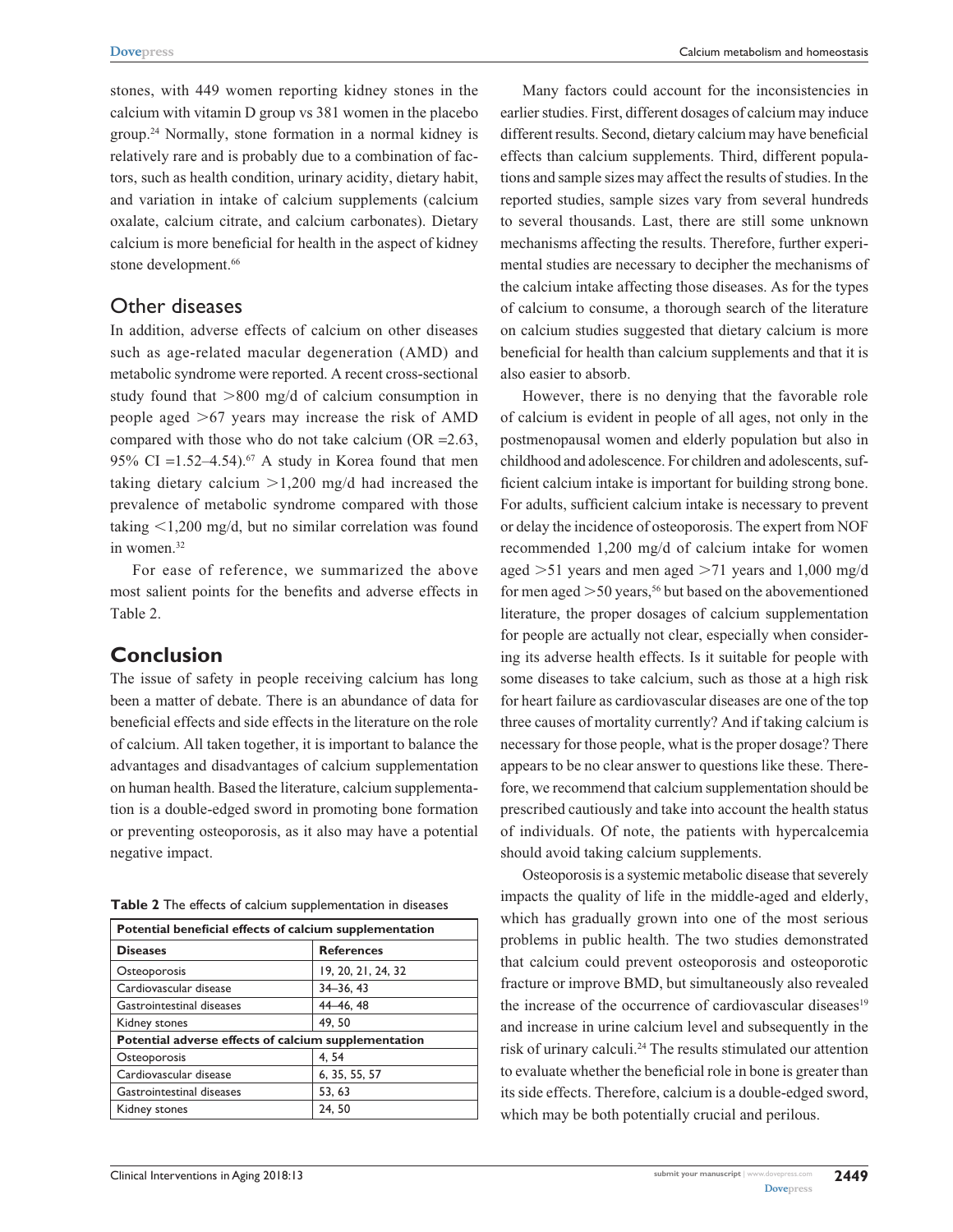Questions remain as to whether taking extra calcium as calcium supplements is helpful to the general population. What is the real value of calcium intake by supplements per day for different individuals? Could it do more harm rather than good, particularly taking into consideration the increased risk of other diseases? More studies are needed to examine these effects for making better recommendations in different genders, ages, and ethnicities.

# **Acknowledgments**

HWD and LJZ were partially supported by grants from the National Institutes of Health (AR069055, U19 AG055373, R01 MH104680, R01AR059781 and P20GM109036), the Edward G. Schlieder Endowment fund and the Tsai and Kung endowment fund to Tulane University.

# **Author contributions**

HWD contributed to study conception, initiation, general development, and design. KL, XFW, YCC, YFG, and RZ collected data. XFW, DYL, YCC, XGL, LJZ, and YFG drafted the manuscript. KL, XFW, DYL, YCC, XGL, LJZ, JS, and HWD revised the final manuscript. All authors contributed to data analysis, drafting and revising the article, gave final approval of the version to be published, and agree to be accountable for all aspects of the work.

# **Disclosure**

The authors report no conflicts of interest in this work.

# **References**

- 1. Reid IR. Should we prescribe calcium supplements for osteoporosis prevention? *J Bone Metab*. 2014;21(1):21–28.
- 2. Gahche J, Bailey R, Burt V, et al. Dietary supplement use among U.S. adults has increased since NHANES III (1988–1994). *NCHS Data Brief*. 2011;61:1–8.
- 3. Booth A, Camacho P. A Closer look at calcium absorption and the benefits and risks of dietary versus supplemental calcium. *Postgrad Med*. 2013;125(6):73–81.
- 4. Bischoff-Ferrari HA, Dawson-Hughes B, Baron JA, et al. Calcium intake and hip fracture risk in men and women: a meta-analysis of prospective cohort studies and randomized controlled trials. *Am J Clin Nutr*. 2007;86(6):1780–1790.
- 5. Zhao JG, Zeng XT, Wang J, Liu L. Association Between Calcium or Vitamin D Supplementation and Fracture Incidence in Community-Dwelling Older Adults: A Systematic Review and Meta-analysis. *JAMA*. 2017;318(24):2466–2482.
- 6. Xiao Q, Murphy RA, Houston DK, Harris TB, Chow WH, Park Y. Dietary and supplemental calcium intake and cardiovascular disease mortality: the National Institutes of Health-AARP diet and health study. *JAMA Intern Med*. 2013;173(8):639–646.
- 7. Tankeu AT, Ndip Agbor V, Noubiap JJ. Calcium supplementation and cardiovascular risk: A rising concern. *J Clin Hypertens*. 2017;19(6): 640–646.
- 8. Reid IR, Birstow SM, Bolland MJ. Calcium and Cardiovascular Disease. *Endocrinol Metab*. 2017;32(3):339–349.
- 9. Emkey RD, Emkey GR. Calcium metabolism and correcting calcium deficiencies. *Endocrinol Metab Clin North Am*. 2012;41(3): 527–556.
- 10. Institute of Medicine (US) Committee to Review Dietary Reference Intakes for Vitamin D and Calcium. *Dietary Reference Intakes for Calcium and Vitamin D*. (Ross AC, Taylor CL, Yaktine AL, Del Valle HB, eds.). Washington, DC: National Academies Press; 2011. Available from: [http://www.ncbi.nlm.nih.gov/books/NBK56070/.](http://www.ncbi.nlm.nih.gov/books/NBK56070/) Accessed September 13, 2018.
- 11. Brini M, Calì T, Ottolini D, Carafoli E. Intracellular calcium homeostasis and signaling. *Met Ions Life Sci*. 2013;12:119–168.
- 12. Krebs J, Agellon LB, Michalak M. Ca(2+) homeostasis and endoplasmic reticulum (ER) stress: An integrated view of calcium signaling. *Biochem Biophys Res Commun*. 2015;460(1):114–121.
- 13. Kleeman CR, Massry SG, Coburn JW. The clinical physiology of calcium homeostasis, parathyroid hormone, and calcitonin. I. *Calif Med*. 1971;114(3):16–43.
- 14. Blaine J, Chonchol M, Levi M. Renal control of calcium, phosphate, and magnesium homeostasis. *Clin J Am Soc Nephrol*. 2015; 10(7):1257–1272.
- 15. Watts NB, Bilezikian JP, Camacho PM, et al; AACE Osteoporosis Task Force. American Association of Clinical Endocrinologists Medical Guidelines for Clinical Practice for the diagnosis and treatment of postmenopausal osteoporosis. *Endocr Pract*. 2010;16(Suppl 3):1–37.
- 16. Weaver CM, Gordon CM, Janz KF, et al. The National Osteoporosis Foundation's position statement on peak bone mass development and lifestyle factors: a systematic review and implementation recommendations. *Osteoporos Int*. 2016;27(4):1281–1386.
- 17. Harvey NC, Biver E, Kaufman JM, et al. The role of calcium supplementation in healthy musculoskeletal ageing: An expert consensus meeting of the European Society for Clinical and Economic Aspects of Osteoporosis, Osteoarthritis and Musculoskeletal Diseases (ESCEO) and the International Foundation for Osteoporosis (IOF). *Osteoporos Int*. 2017;28(2):447–462.
- 18. Straub DA. Calcium supplementation in clinical practice: a review of forms, doses, and indications. *Nutr Clin Pract*. 2007;22(3):286–296.
- 19. Radford LT, Bolland MJ, Mason B, et al. The Auckland calcium study: 5-year post-trial follow-up. *Osteoporos Int*. 2014;25(1):297–304.
- 20. Reid IR, Mason B, Horne A, et al. Randomized controlled trial of calcium in healthy older women. *Am J Med*. 2006;119(9):777–785.
- 21. Tang BM, Eslick GD, Nowson C, Smith C, Bensoussan A. Use of calcium or calcium in combination with vitamin D supplementation to prevent fractures and bone loss in people aged 50 years and older: a meta-analysis. *Lancet*. 2007;370(9588):657–666.
- 22. Quesada-Gómez JM, Diaz-Curiel M, Sosa-Henriquez M, et al. Low calcium intake and inadequate vitamin D status in postmenopausal osteoporotic women. *J Steroid Biochem Mol Biol*. 2013;136: 175–177.
- 23. Swaim RA, Barner JC, Brown CM. The relationship of calcium intake and exercise to osteoporosis health beliefs in postmenopausal women. *Res Social Adm Pharm*. 2008;4(2):153–163.
- 24. Jackson RD, LaCroix AZ, Gass M, et al; Women's Health Initiative Investigators. Calcium plus vitamin D supplementation and the risk of fractures. *N Engl J Med*. 2006;354(7):669–683.
- 25. US Preventive Services Task Force, Grossman DC, Curry SJ, et al. Vitamin D, Calcium, or Combined Supplementation for the Primary Prevention of Fractures in Community-Dwelling Adults: US Preventive Services Task Force Recommendation Statement. *JAMA*. 2018; 319(15):1592–1599.
- 26. Islam MZ, Shamim AA, Viljakainen HT, et al. Effect of vitamin D, calcium and multiple micronutrient supplementation on vitamin D and bone status in Bangladeshi premenopausal garment factory workers with hypovitaminosis D: a double-blinded, randomised, placebo-controlled 1-year intervention. *Br J Nutr*. 2010;104(2):241–247.
- 27. Marino R, Misra M. Bone health in primary ovarian insufficiency. *Semin Reprod Med*. 2011;29(4):317–327.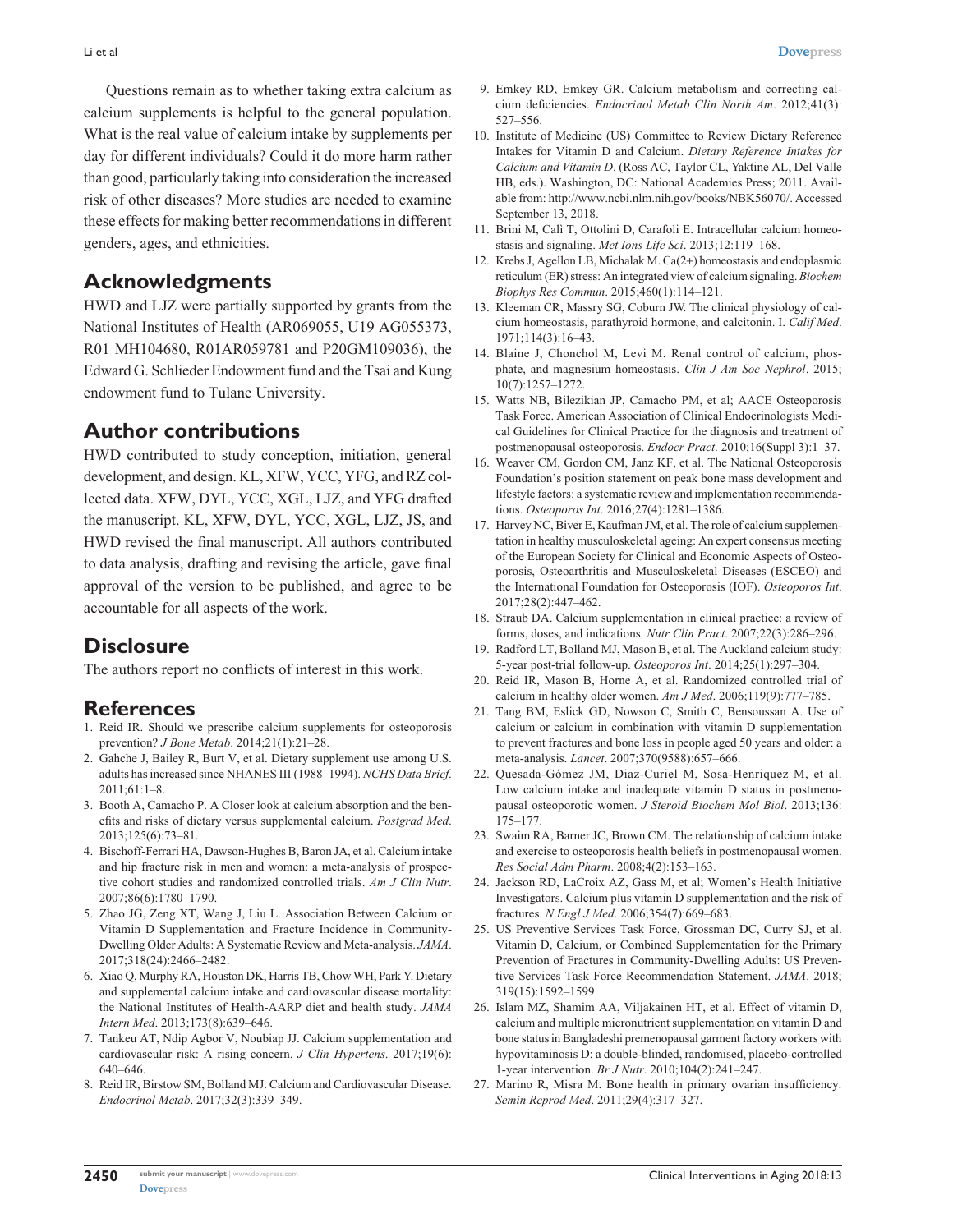- 28. Buppasiri P, Lumbiganon P, Thinkhamrop J, Ngamjarus C, Laopaiboon M. Calcium supplementation (other than for preventing or treating hypertension) for improving pregnancy and infant outcomes. *Cochrane Database Syst Rev*. 2011;10(10):CD007079.
- 29. Thomas M, Weisman SM. Calcium supplementation during pregnancy and lactation: effects on the mother and the fetus. *Am J Obstet Gynecol*. 2006;194(4):937–945.
- 30. Jarjou LM, Laskey MA, Sawo Y, Goldberg GR, Cole TJ, Prentice A. Effect of calcium supplementation in pregnancy on maternal bone outcomes in women with a low calcium intake. *Am J Clin Nutr*. 2010; 92(2):450–457.
- 31. Reid IR, Ames R, Mason B, et al. Randomized controlled trial of calcium supplementation in healthy, nonosteoporotic, older men. *Arch Intern Med*. 2008;168(20):2276–2282.
- 32. Noe EB, Chon SJ, Kim MK, et al. Associations between dietary calcium intake with prevalence of metabolic syndrome and changes in bone mineral density among Korean population. *Maturitas*. 2015; 81(1):171.
- 33. Dibba B, Prentice A, Ceesay M, Stirling DM, Cole TJ, Poskitt EM. Effect of calcium supplementation on bone mineral accretion in gambian children accustomed to a low-calcium diet. *Am J Clin Nutr*. 2000;71(2):544–549.
- 34. Chan R, Leung J, Woo J. A prospective cohort study examining the associations of dietary calcium intake with all-cause and cardiovascular mortality in older Chinese community-dwelling people. *PLoS One*. 2013;8(11):e80895.
- 35. Li K, Kaaks R, Linseisen J, Rohrmann S. Associations of dietary calcium intake and calcium supplementation with myocardial infarction and stroke risk and overall cardiovascular mortality in the Heidelberg cohort of the European Prospective Investigation into Cancer and Nutrition study (EPIC-Heidelberg). *Heart*. 2012;98(12):920–925.
- 36. Bostick RM, Kushi LH, Wu Y, Meyer KA, Sellers TA, Folsom AR. Relation of calcium, vitamin D, and dairy food intake to ischemic heart disease mortality among postmenopausal women. *Am J Epidemiol*. 1999;149(2):151–161.
- 37. Reid IR, Mason B, Horne A, et al. Effects of calcium supplementation on serum lipid concentrations in normal older women: a randomized controlled trial. *Am J Med*. 2002;112(5):343–347.
- 38. Reid IR, Horne A, Mason B, Ames R, Bava U, Gamble GD. Effects of calcium supplementation on body weight and blood pressure in normal older women: a randomized controlled trial. *J Clin Endocrinol Metab*. 2005;90(7):3824–3829.
- 39. Witteman JC, Willett WC, Stampfer MJ, et al. A prospective study of nutritional factors and hypertension among US women. *Circulation*. 1989; 80(5):1320–1327.
- 40. Ascherio A, Rimm EB, Giovannucci EL, et al. A prospective study of nutritional factors and hypertension among US men. *Circulation*. 1992;86(5):1475–1484.
- 41. Duhig KE, Shennan AH. Recent advances in the diagnosis and management of pre-eclampsia. *F1000 Prime Rep*. 2015;7:24.
- 42. World Health Organization. *Guideline: Calcium Supplementation in Pregnant Women*. Geneva: World Health Organization; 2013. Available from:<http://www.ncbi.nlm.nih.gov/books/NBK154180/>. Accessed September 13, 2018.
- 43. Hofmeyr GJ, Atallah AN, Duley L. Calcium supplementation during pregnancy for preventing hypertensive disorders and related problems. *Cochrane Database Syst Rev*. 2006;3(3):CD001059.
- 44. Galas A, Augustyniak M, Sochacka-Tatara E. Does dietary calcium interact with dietary fiber against colorectal cancer? A case-control study in Central Europe. *Nutr J*. 2013;12:134.
- 45. Terry P, Baron JA, Bergkvist L, Holmberg L, Wolk A. Dietary calcium and vitamin D intake and risk of colorectal cancer: a prospective cohort study in women. *Nutr Cancer*. 2002;43(1):39–46.
- 46. Baron JA, Beach M, Mandel JS, et al. Calcium supplements for the prevention of colorectal adenomas. Calcium Polyp Prevention Study Group. *N Engl J Med*. 1999;340(2):101–107.
- 47. Welberg JWM, Kleibeuker JH, Dermeer RV, Mulder NH, de Vries EGE, Vries E. Calcium and the Prevention of Colon Cancer. *Scand J Gastroenterol*. 1991;26(Sup 188):52–59.
- 48. Kim KZ, Shin A, Kim J, et al. Association between CASR polymorphisms, calcium intake, and colorectal cancer risk. *PLoS One*. 2013; 8(3):e59628.
- 49. Taylor EN, Curhan GC. Determinants of 24-hour urinary oxalate excretion. *Clin J Am Soc Nephrol*. 2008;3(5):1453–1460.
- 50. Curhan GC, Willett WC, Speizer FE, Spiegelman D, Stampfer MJ. Comparison of dietary calcium with supplemental calcium and other nutrients as factors affecting the risk for kidney stones in women. *Ann Intern Med*. 1997;126(7):497–504.
- 51. Khan MI, Waguespack SG, Hu MI, Mi H. Medical management of postsurgical hypoparathyroidism. *Endocr Pract*. 2011;17(Suppl 1):18–25.
- 52. Pentti K, Tuppurainen MT, Honkanen R, et al. Use of calcium supplements and the risk of coronary heart disease in 52–62-year-old women: The Kuopio Osteoporosis Risk Factor and Prevention Study. *Maturitas*. 2009;63(1):73–78.
- 53. Prince RL, Devine A, Dhaliwal SS, Dick IM. Effects of calcium supplementation on clinical fracture and bone structure: results of a 5-year, double-blind, placebo-controlled trial in elderly women. *Arch Intern Med*. 2006;166(8):869–875.
- 54. Warensjö E, Byberg L, Melhus H, et al. Dietary calcium intake and risk of fracture and osteoporosis: prospective longitudinal cohort study. *BMJ*. 2011;342:d1473.
- 55. Bolland MJ, Avenell A, Baron JA, et al. Effect of calcium supplements on risk of myocardial infarction and cardiovascular events: metaanalysis. *BMJ*. 2010;341:c3691.
- 56. Cosman F, de Beur SJ, LeBoff MS, et al; National Osteoporosis Foundation. Clinician's Guide to Prevention and Treatment of Osteoporosis. *Osteoporos Int*. 2014;25(10):2359–2381.
- 57. Bolland MJ, Barber PA, Doughty RN, et al. Vascular events in healthy older women receiving calcium supplementation: randomised controlled trial. *BMJ*. 2008;336(7638):262–266.
- 58. Drozd M, Cubbon R, Gierula J, et al. 54 Calcium Supplementation in Patients with Chronic Heart Failure: Is it Safe? *Heart*. 2014; 100(Suppl 3):A31.
- West SL, Swan VJ, Jamal SA. Effects of calcium on cardiovascular events in patients with kidney disease and in a healthy population. *Clin J Am Soc Nephrol*. 2010;5(Suppl 1):S41–S47.
- 60. Meier C, Kränzlin ME. Calcium supplementation, osteoporosis and cardiovascular disease. *Swiss Med Wkly*. 2011;141:w13260.
- 61. Michaëlsson K, Melhus H, Warensjö Lemming E, Wolk A, Byberg L. Long term calcium intake and rates of all cause and cardiovascular mortality: community based prospective longitudinal cohort study. *BMJ*. 2013;346:f228.
- 62. Lewis JR, Zhu K, Prince RL. Adverse events from calcium supplementation: relationship to errors in myocardial infarction self-reporting in randomized controlled trials of calcium supplementation. *J Bone Miner Res*. 2012;27(3):719–722.
- 63. Bergsma-Kadijk JA, van't Veer P, Kampman E, Burema J. Calcium does not protect against colorectal neoplasia. *Epidemiology*. 1996; 7(6):590–597.
- 64. Worcester EM, Coe FL. Clinical practice. Calcium kidney stones. *N Engl J Med*. 2010;363(10):954–963.
- 65. Haghighi A, Samimagham H, Gohardehi G. Calcium and vitamin D supplementation and risk of kidney stone formation in postmenopausal women. *Iran J Kidney Dis*. 2013;7(3):210–213.
- 66. Favus MJ. The risk of kidney stone formation: the form of calcium matters. *Am J Clin Nutr*. 2011;94(1):5–6.
- 67. Kakigi CL, Singh K, Wang SY, Enanoria WT, Lin SC. Self-reported Calcium Supplementation and Age-Related Macular Degeneration. *JAMA Ophthalmol*. 2015;133(7):746–754.
- 68. Compston J, Cooper A, Cooper C, et al. UK clinical guideline for the prevention and treatment of osteoporosis. *Arch Osteoporos*. 2017;12(1):43.